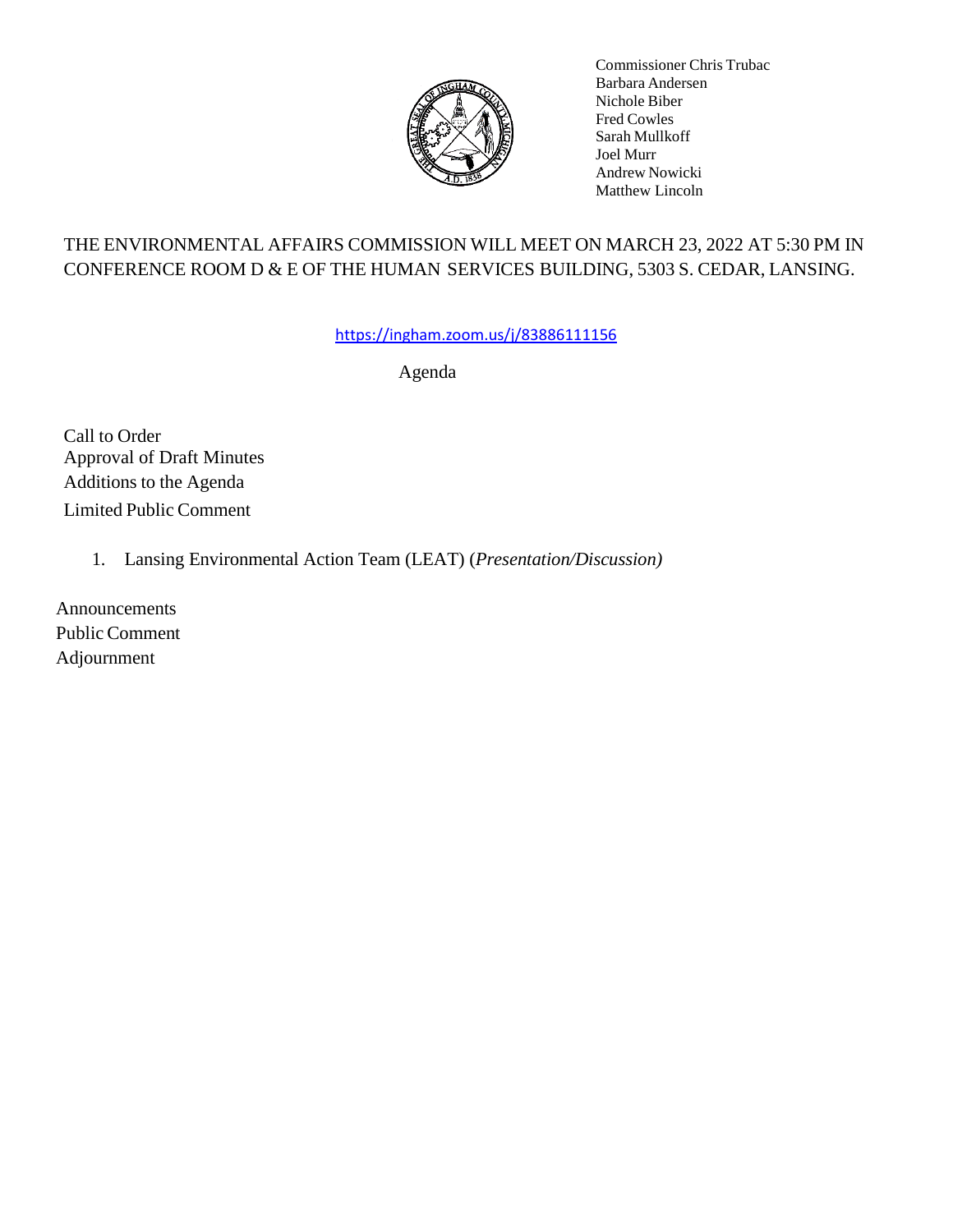## ENVIRONMENTAL AFFAIRS COMMISSION February 23, 2022 Draft Minutes

Members Present: Trubac, Nowicki, Mulkoff (Virtual) Members Present Later in the Meeting: Biber, Andersen, Cowles (Virtual)

Members Absent: Murr, Lincoln,

Others Present: Jared Cypher, Jim Hudgins, Elaine Fischhoff, Rick Terrill (Virtual)

There was no quorum present. The gathering began at 5:36 p.m. in Conference Room D/E of the Human Services Building, 5303 S. Cedar Street, Lansing Michigan.

# Approval of Draft Minutes

This item was skipped due to a lack of quorum.

Additions to the Agenda

Limited Public Comment

None.

1. Bureau Veritas Energy Audit Contract (Discussion)

Bureau Veritas gave a presentation detailing their plans to move forward with the energy audit and meet the goals outlined in the RFP.

2. Environmental Tools and Mapping (Presentation)

Andrew Nowicki gave a presentation on environmental justice mapping tools produced by the state and federal government. Links to these tools and further information are included below:

EPA EJ Screen - <https://ejscreen.epa.gov/mapper/>

Climate and Environmental Justice Screening Tool <https://screeningtool.geoplatform.gov/en/cejst#10.26/42.6706/-84.5361>

Information on MiEJScreen – [https://www.michigan.gov/documents/egle/Presentation-AAC-MiEJScreen-2021-09-22\\_736899\\_7.pdf](https://www.michigan.gov/documents/egle/Presentation-AAC-MiEJScreen-2021-09-22_736899_7.pdf)

University of Michigan Screening tool <https://www.arcgis.com/apps/webappviewer/index.html?id=dc4f0647dda34959963488d3f519fd24>

### Announcements

Nichole Biber mentioned that the upcoming GM plant sounds open to renewable energy.

Barbara Andersen mentioned a pamphlet from Consumers Energy that mentions only 10% of energy produced is renewable, and the commission could explore options to assist in expanding renewables.

### Public Comment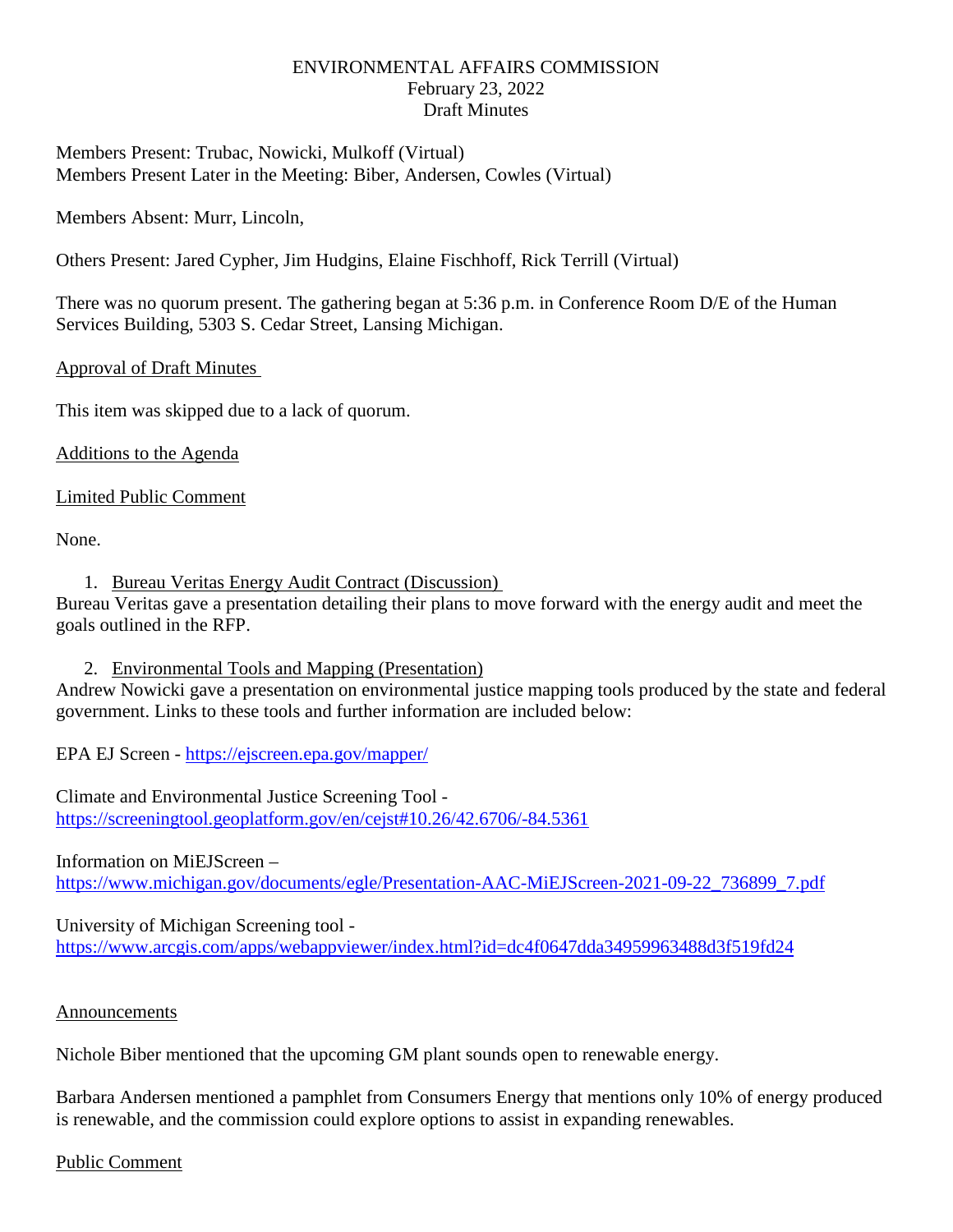None.

Adjournment

The meeting was adjourned at 6:32pm.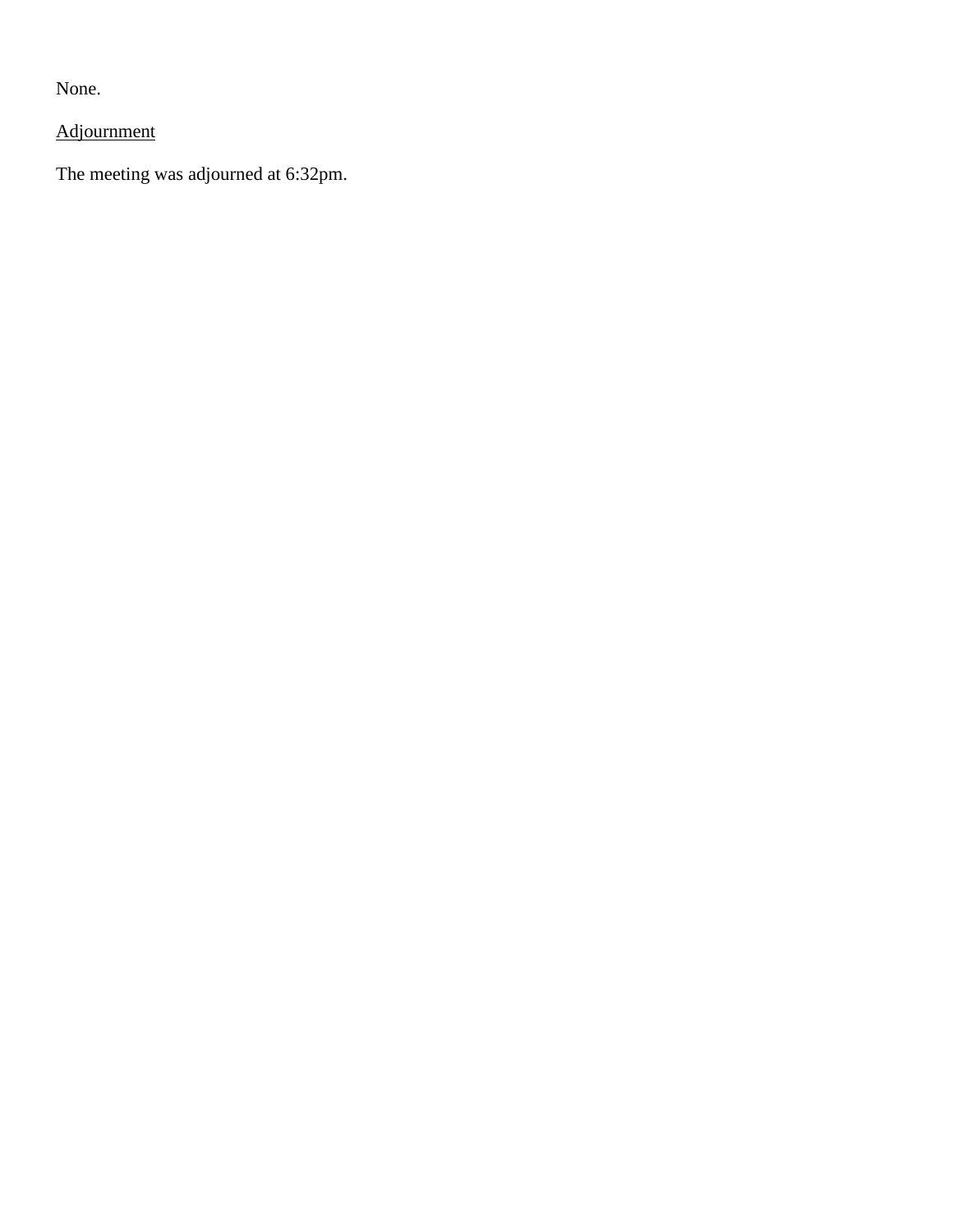# **INGHAM COUNTY 2021 CLIMATE, JOBS, AND JUSTICE PLATFORM**

Following Ingham County's adoption of resolutions 20-301 (declaring a climate emergency), 21-195 (reconstituting the Environmental Affairs Commission), and 21-210 (declaring a commitment to climate justice), we encourage Ingham County to adopt the platform below. As state and federal efforts ramp up to address the intertwined problems of climate change and social justice, Ingham County should align with state goals while being prepared to leverage funds and opportunities to meet this challenge.

### **CLIMATE CHANGE**

Ingham County will create a sustainability office to work with the Environmental Affairs Commission; it will conduct a greenhouse gas audit from both County-run facilities and operations and from all sources within the county by 2022.

Ingham County will commit to 1) net-zero greenhouse gas emissions from County facilities and operations by 2030, 2) reducing 2019 total greenhouse gas emissions from all sources within the County by 50% by 2030 and 3) achieving net-zero greenhouse gas emissions from all sources within the County by 2050. The County will work with other governments, utilities, businesses, and residents to achieve this goal. The County will work to replace all fossil fuels with renewable energy sources, and use energy conservation, demand response programs, and energy storage to meet energy demand.

The County will establish a climate resilience plan to counter the effects of climate change, including provision of affordable clean water, heat relief such as cooling centers during summer heat waves, and prevention of stormwater flooding.

The County will advocate for the adoption of revised building codes that focus on energy efficiency and renewable energy infrastructure. The County will encourage financing structures for residents who wish to retrofit existing housing stock to make them more energy efficient, including utilities offering on-bill financing.

The County will adopt a provision requiring energy audits as part of the home sale and rental inspection processes for all homes. Further, the County will investigate the possibility of adopting a home energy rating system for all homes in the County.

#### **TRANSIT & TRANSPORTATION**

Ingham County will work to expand and fully fund public transportation, bike trails, and other low-carbon mobility with a goal of providing everyone in the county affordable and equitable access to sustainable mobility options.

Ingham County will develop grant and incentive programs in conjunction with State policy, government agencies, and major private industrial, retail, and other businesses to help enable more shared use mobility.

Ingham County will work with other government agencies, private businesses, and key community institutions to develop a sufficient network of electric vehicle charging stations, especially, but not limited to, along major highway arteries in the county and at multi-family housing.

### **ECONOMIC JUSTICE & GREEN JOBS**

The County's energy justice efforts will ensure that all citizens of the county benefit equally in the lowemission economy (environmentally and economically) and have the opportunity and resources available to them so that no worker or community is left behind as a result of these goals and policies.